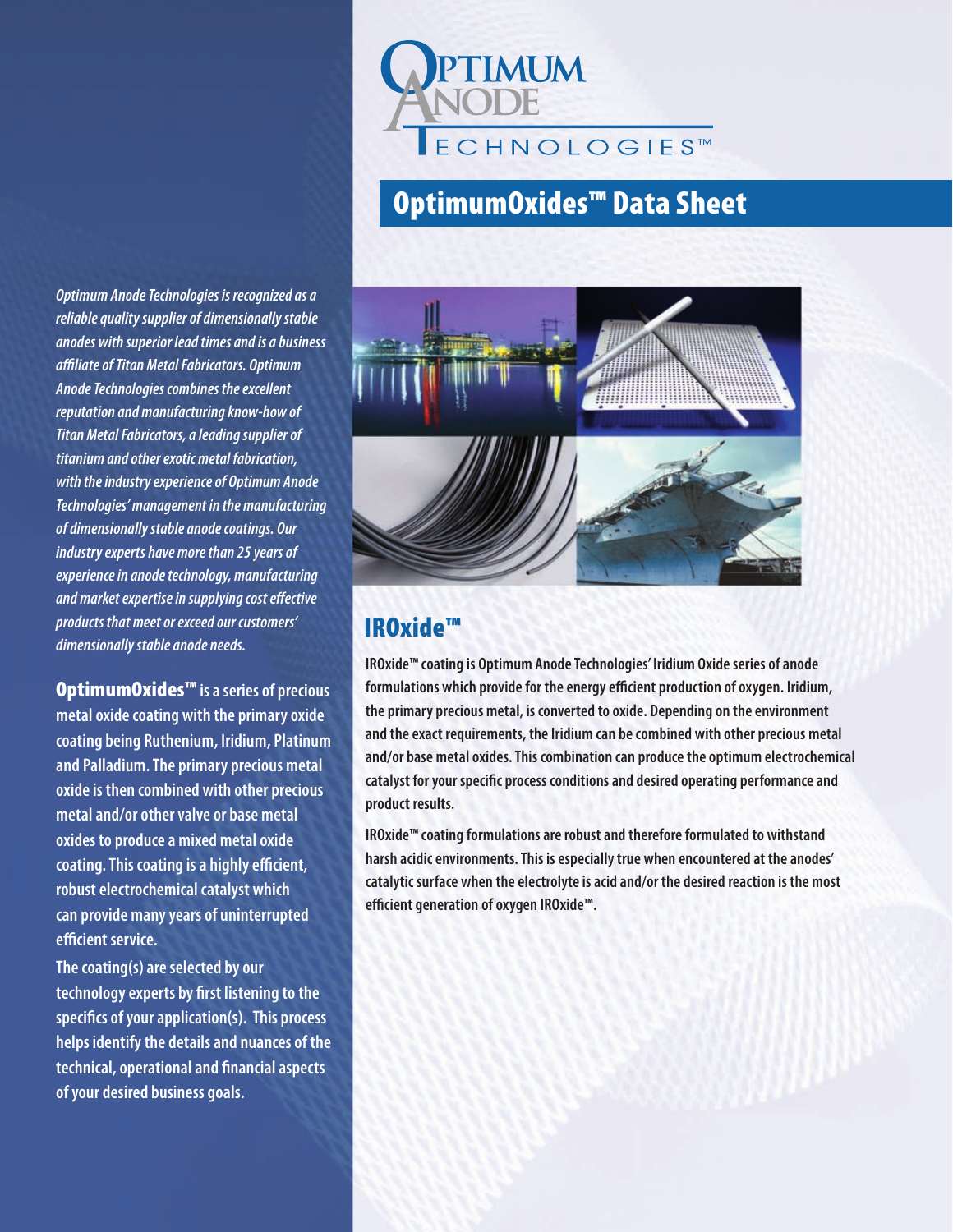

#### IROxide™ *(continued)*

## Typical Attributes

**IROxide™ is a mixed metal oxide coating which is typically applied to a titanium substrate via a controlled thermal decomposition process specific to the formulation being applied.**

- Typical oxide loading 5-30 g/m<sup>2</sup> with maximum loading of  $\sim$  70 g/m<sup>2</sup>.
- **• Standard support substrate is titanium although the coating can be applied to titanium clad as well as tantalum.**
- **• Surface preparation is carefully controlled to ensure maximum adhesion and the conductivity to the coating.**
- **• Efficient over potential for oxygen evolution.**
- **• Durable in acid electrolytes.**
- **• Quality is assured through in-process controls but also verified by final quality control that is inclusive of weight gain, XRF and SEP measurements as well as process specific adhesion tests.**
- **• All shipments are accompanied by Optimum Anode Technologies quality certificate and guarantee of workmanship.**
- **• Packaging is specifically created to assure the product we produce arrives safely at our customers' point of use.**

## Typical Applications

- **• Electrolytic Recovery**
- **• Cathodic Protection**
- **• Electrophoresis**
- **• Electrosynthesis of Organic and Inorganic Compounds**
- **• Electrodialysis**
- **• Bio-pharmaceutical**
- **• Analytical**
- **• Electrodionization**
- **• Electrogalvinizing**
- **• Others**

#### Available Shapes

- **• Mesh**
- **• Sheet**
- **• Rods**
- **• Wire**
- **• Custom Fabricated Parts**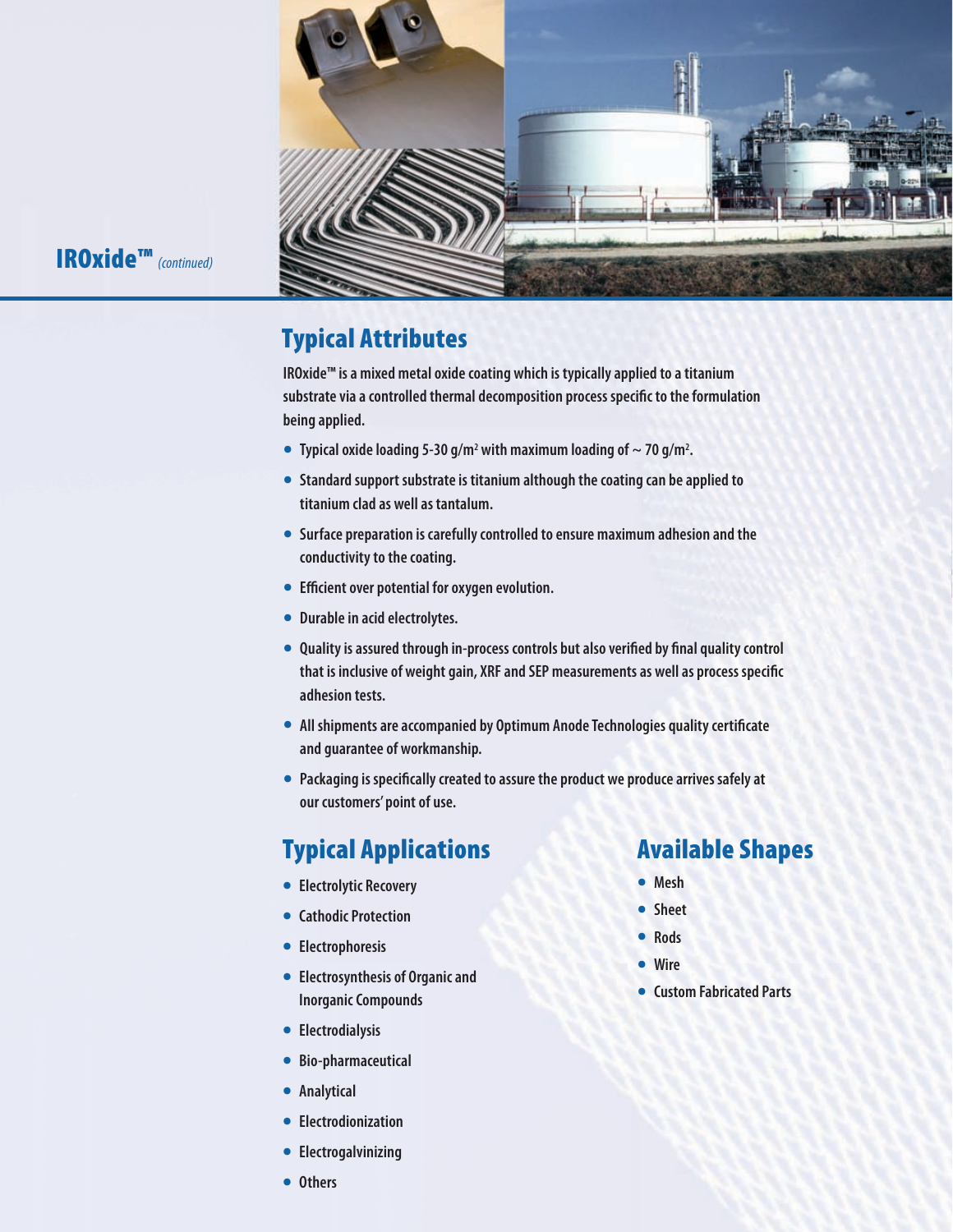### ChlorOxide™



#### ChlorOxide™

**ChlorOxide™ coating is Optimum Anode Technologies' series of coating electrochemically produced chlorine, chlorate and sodium hypochlorite. This series of coatings contain ruthenium as the major precious metal oxide which is then formulated with other precious metal, valve metal and base metal oxide to provide the most cost effective and highly efficient electrochemical catalyst available.**

**Coatings are very electrochemically selective and efficient in the anodic generation of chlorine. However as the technology and processes varies within and across the products, it is extremely critical to understand the details of each specific site to guarantee the proper ChlorOxide™ coating formulation to achieve the optimum balance of efficiency and life span.**

## Typical Attributes

**ChlorOxide™ is a ruthenium based mixed metal oxide coating which is typically applied to a titanium substrate via a controlled thermal decomposition process specific to the formulation being applied.**

- **Typical oxide loading 5-30 g/m<sup>2</sup> with maximum loading of**  $\sim$  **150 g/m<sup>2</sup>.**
- **• Standard support substrate is titanium although the coating can be applied to titanium clad as well as tantalum.**
- **• Surface preparation is carefully controlled to ensure maximum adhesion and the conductivity to the coating.**
- **• In-process control and monitoring of the coating application and thermo decomposition.**
- **• Efficient over potential for chlorine evolution.**
- **• Highly efficient for the generation of chlorine and chlorine compounds.**
- **• Quality is assured through in process controls but also verified by final quality control that is inclusive of weight gain, XRF and SEP measurements as well as process specific adhesion tests.**
- **• All shipments are accompanied by Optimum Anode Technologies quality certificate and guarantee of workmanship.**
- **• Packaging is specifically created to assure the product we produce arrives safely at our customers' point of use.**